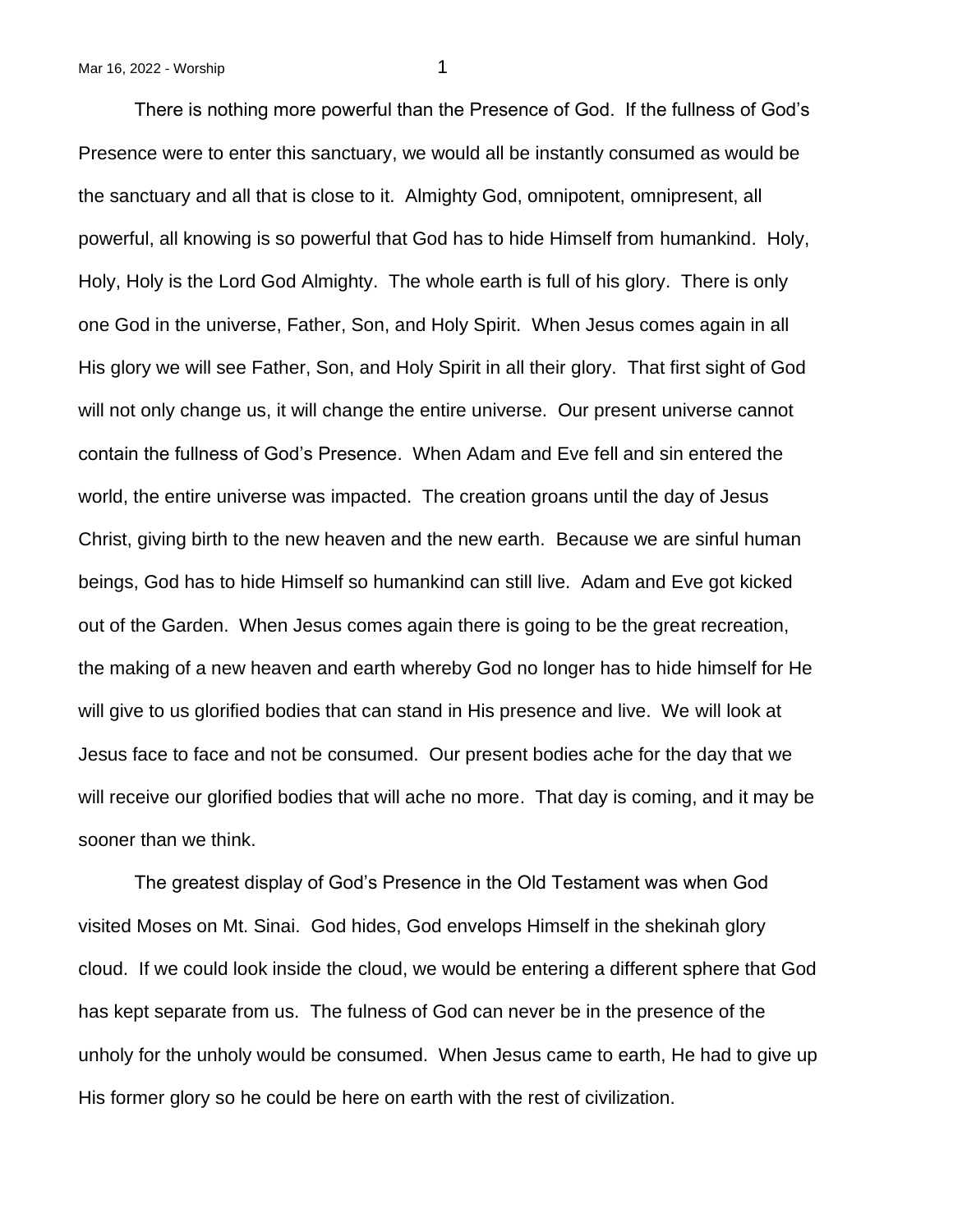**Exodus 19:16-20 (NLT2)** *<sup>16</sup>On the morning of the third day, thunder roared and lightning*  flashed, and a dense cloud came down on the mountain. There was a long, loud blast from a *ram's horn, and all the people trembled. <sup>17</sup>Moses led them out from the camp to meet with God, and they stood at the foot of the mountain. <sup>18</sup>All of Mount Sinai was covered with smoke because the LORD had descended on it in the form of fire. The smoke billowed into the sky like smoke from a brick kiln, and the whole mountain shook violently. <sup>19</sup>As the blast of the ram's horn grew louder and louder, Moses spoke, and God thundered his reply. <sup>20</sup>The LORD came down on the top of Mount Sinai and called Moses to the top of the mountain. So, Moses climbed the mountain.*

Notice the response of the people as God descended upon the mountain. "And all the people trembled." In Isaiah we read **Isaiah 66:2b (ESV)** <sup>2</sup>But this is the one to whom I will look: he who is humble and contrite in spirit and trembles at my word.

Today Americans show little or no respect for people in authority. I will never forget one of my mentors, Mrs. Ruth Winquist. I swore she was 7 feet tall or as tall as Goliath. The first time I met her I had my head down because my mother and I were late. The year was 1970. I was to be interviewed to see if I would be accepted at the Christian school I wanted to attend. I was only 12 at the time and it was to be my first interview. With my head down, walking next to my mother, I abruptly saw these big feet and super long legs. I kept looking up higher until I saw her face. She had a warm smile on her face. I had never seen such a tall woman. I looked up to her and though she is with the Lord now I still look up to her with the greatest of respect. Everyone showed the greatest of respect for her and I was in awe of her. If there were two hundred unruly students in chapel, all Mrs. Winquist had to do was stand up and give us her look and we would be instantly quiet. My body would tremble a little bit. I got really nervous because none of us wanted to make her angry. She had a heart of gold and loved us students, but you never wanted to cross her or disappoint her. I visited her twice a year for 34 years after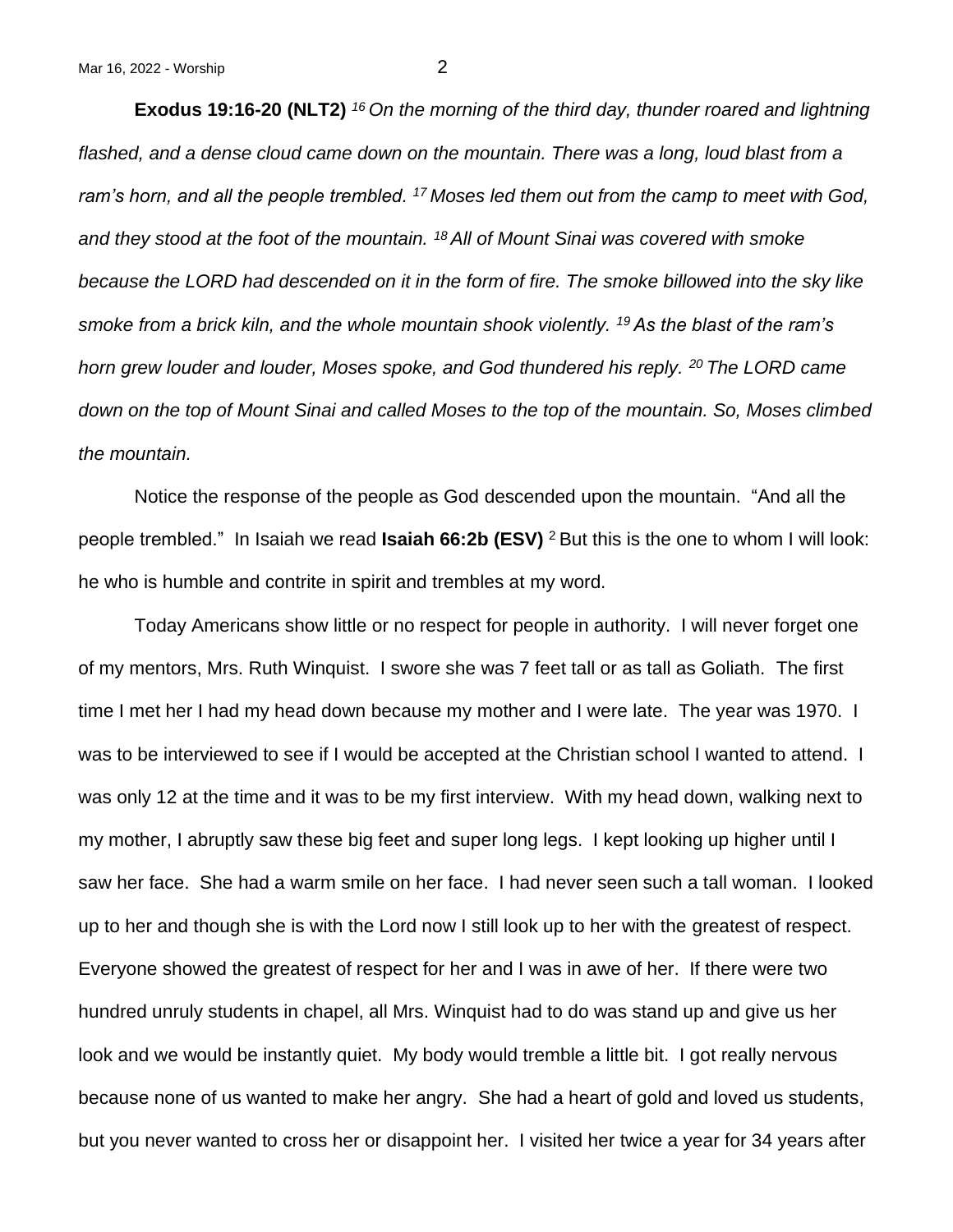high school. I loved Mrs. Winquist and she loved us Breums. I could only treat her with the respect she deserved.

We as a society have lost the art of respecting those in authority and treating people in general with decency. Even pastors these days are listed below used car salesmen in terms of credibility. This has impacted one's view of the church in general and God in particular.

A few things about worship are about to be stated and we will begin with the first commandment. **Exodus 20:3 (ESV)** <sup>3</sup>"You shall have no other gods before me." Luther writes, "Since I alone am God, thou shalt place all thy confidence, trust, and faith on Me alone, and on no one else." Luther also writes, "[W]here the heart is rightly set toward God and this commandment is observed, all the other commandments follow." In other words, if we actually obeyed the first commandment according to God's word, we would obey all of the other commandments. For all the other commandments are derived from the first. The First Commandment is running through all the others. "You shall have no other gods before me."

It used to be said that you can tell a lot about a person's walk with God by looking at their check book. These days we carry debit cards. Looking at your bank account tells something of one's personal priorities in life. "Where your heart is there goes your money."

"You shall have no other gods before me." The word "before" is an exceptionally important word to understand. Dr Sproul writes, "God is not saying, "You can have all kinds of other deities as long as they don't rank ahead of me; I only want to be judged to be of first importance." On the contrary, "before Me" means "in My presence." God is everywhere so God is saying, "I will not tolerate any other gods." Thus the first commandment guards against all forms of idolatry, because idolatry misdirects worship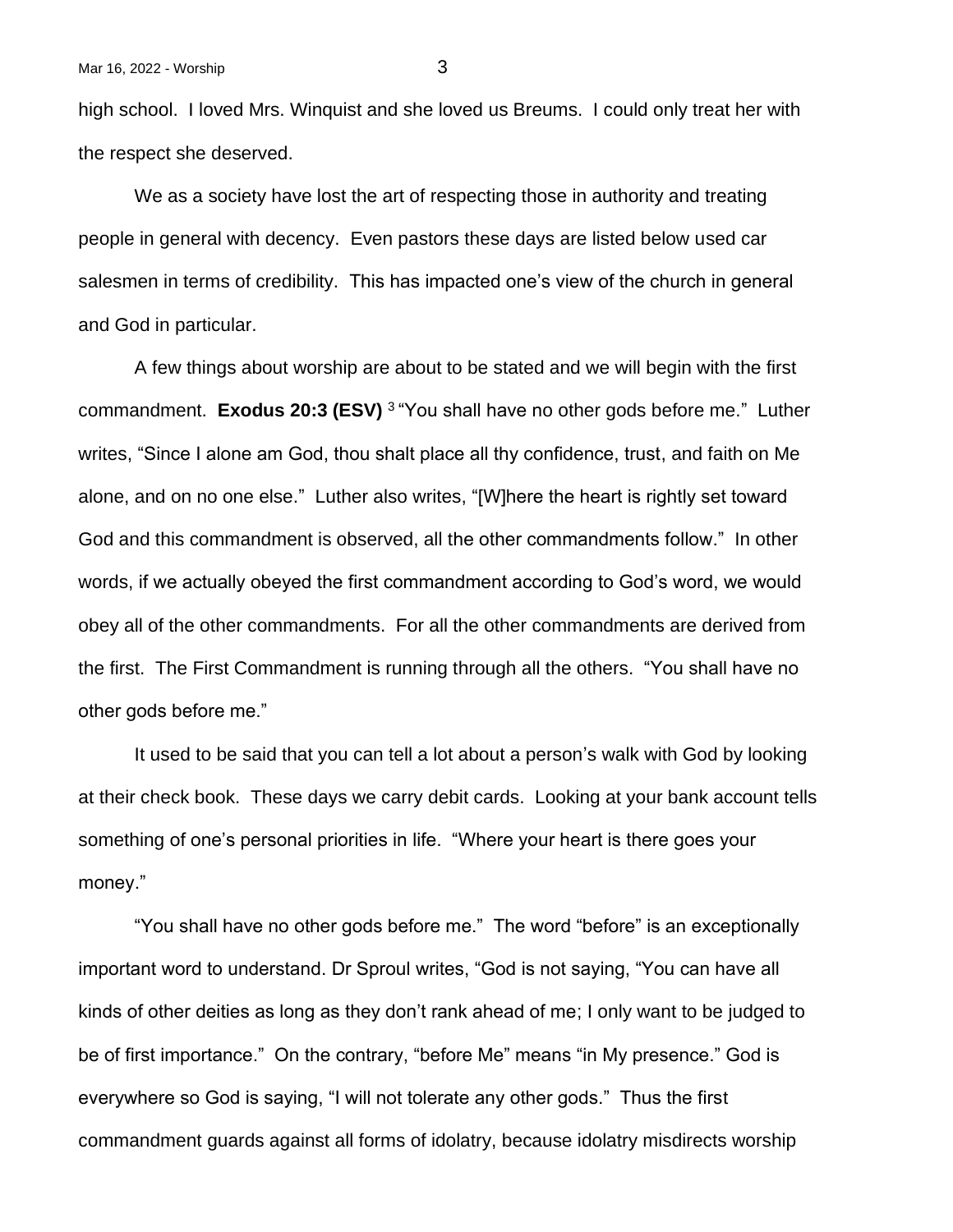from the true God to some kind of substitute, a fraudulent deity (5 things Every Christian needs to grow, pg. 63.)

It has been said that people are like tea bags. You put them in hot water and their true selves come out. Living in this time of covid has revealed to us particular things about ourselves that are not pleasing to God and in direct rebellion against the first commandment. It's like we have been living in super-hot water and the smell of the tea is not all that good. We have attitudes, behaviors, relationships and more that have soured during this time. We could no longer rely on things that we took for granted, including coming to worship. I am glad for the time we had at home. My wife made the best of it for all of us. I had to face things in my own family that I never would have faced for my true self came out loud, very loud and clear. All of our relationships grew deeper, and the tea began to smell a lot better. The hot water began to purify instead of bringing out the worst in us.

Whatever we rely on more than God, wherever we find our happiness in more than God, whatever we live for more than God, whatever we put before God will eventually be one's downfall. There is only one God, and we are here to worship Him. You came out of your Mama to worship God, to glorify God by enjoying God. **1. Life is all about giving to God His proper worship, His proper place in your life. God calls every Christian into the church.**

Everything the Lord has ever done He has done for His church and yes, we are the church, assembled, brought together by God to worship God in the company of His people. To avoid worship is only to ask for problems in the long run. Certain circumstances in your life may just about do you in because you have not been strengthened by fellowshipping with God and with God's people weekly. It is dangerous in our Christian lives to avoid the Sabbath. Try driving your car without any oil in it and all it does is burn the engine up and it is no good for what it was made.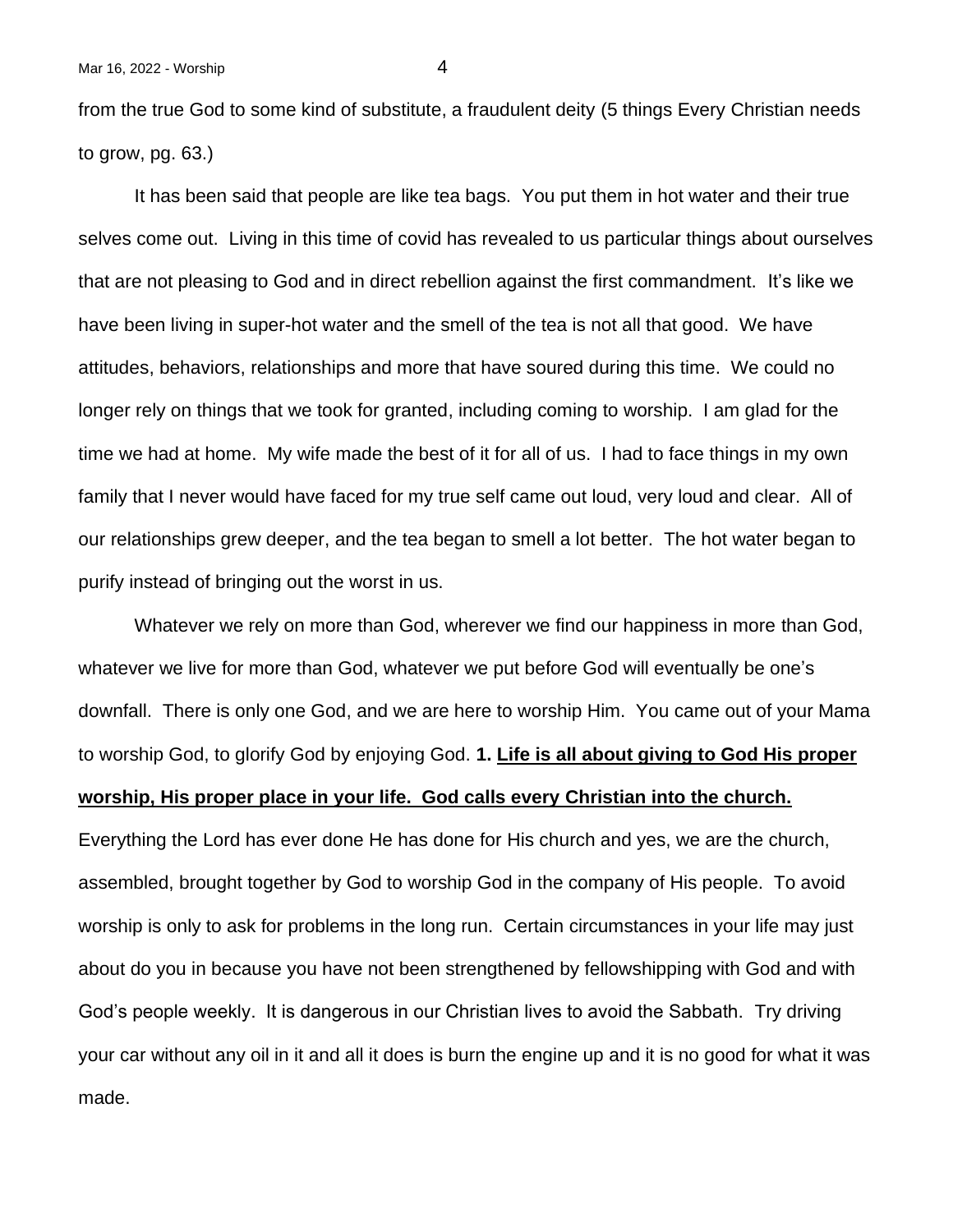In Romans chapter 1 the Bible makes it crystal clear that from the beginning of creation God has plainly reveled Himself in nature. This self-revelation to every human being unveils God's eternal power and deity. Paul declares that in every moment of our existence we are in a theatre in which an ongoing revelation of God's nature and character is playing before our very eyes. Paul also states that due to our fallen nature, the fact that we are sinners results in taking the knowledge that God reveals and suppress it, to exchange it for a lie, choosing to worship and serve the creature, the creation rather than the Creator. **2. The fundamental sin of the human race is that despite knowing God, men and women do not honor Him as God; rather they engage in idolatry.** This makes the first commandment all that more important (ibid pg. 64).

Where I grew up the beauty of God's creation is breathtaking. Surrounded by two mountain ranges, the waters of various bays and sounds, and being close to the ocean has not drawn people closer to God; just the opposite. Over 90 percent of the population is busy worshipping the creation to the neglect of the Creator, suppressing the truth for a lie. Paul is so right in what he writes.

**3. God seeks us out to worship Him.** Repeating **Isaiah 66:2b (ESV)** <sup>2</sup> But this is the one to whom I will look: he who is humble and contrite in spirit and trembles at my word. Jesus states clearly, **John 4:23-24 (NLT2)** <sup>23</sup> But the time is coming—indeed it's here now - when true worshipers will worship the Father in spirit and in truth. The Father is looking for those who will worship him that way.  $24$  For God is Spirit, so those who worship him must worship in spirit and in truth." God is actually seeking worshippers.

God seeks worshippers, not because God is a narcissist and needs to be worshipped. No, God has no needs. **4. God seeks worshippers because he gave us life and knows what our souls long for, to be close to God.**